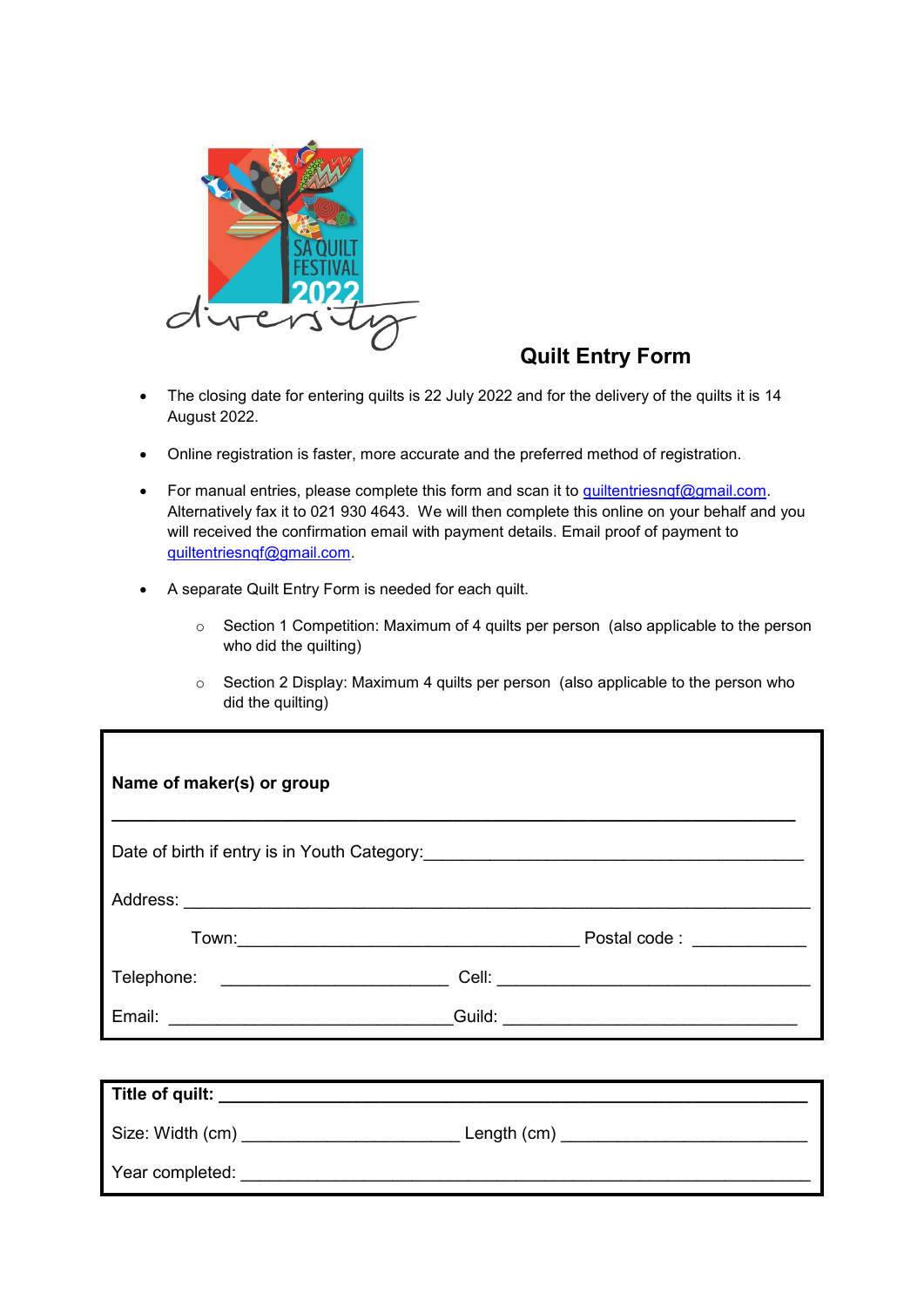| Machine Quiting: Stationary (Yes / No) Longarm (Yes / No) |  |  |  |  |
|-----------------------------------------------------------|--|--|--|--|
| Digitized quilting patterns used (Yes / No)               |  |  |  |  |
| Techniques:                                               |  |  |  |  |
|                                                           |  |  |  |  |
| <b>Quilted by:</b>                                        |  |  |  |  |
|                                                           |  |  |  |  |
|                                                           |  |  |  |  |
| Consent given: ______                                     |  |  |  |  |
|                                                           |  |  |  |  |
|                                                           |  |  |  |  |
|                                                           |  |  |  |  |
|                                                           |  |  |  |  |
|                                                           |  |  |  |  |
|                                                           |  |  |  |  |

## **NB! Tick the CATEGORY in which you wish to enter this quilt**

## **SECTION 1: Competition**

|   | <b>Bed Quilts</b>   | <b>BOP</b> | 6  | <b>Wall Quilts</b><br><b>WPM</b> | 11 | <b>Collaborative Quilts COL</b>   |  |
|---|---------------------|------------|----|----------------------------------|----|-----------------------------------|--|
| 2 | Bed Quilts Open BPR |            |    | <b>Wall Quilts</b><br><b>WAS</b> | 12 | <b>GRQ</b><br><b>Group Quilts</b> |  |
| 3 | <b>Wall Quilts</b>  | WQS        | 8  | <b>Wall Quilts</b><br><b>WAM</b> | 13 | <b>MOD</b><br>Modern              |  |
| 4 | <b>Wall Quilts</b>  | <b>WQM</b> | 9  | <b>WPR</b><br><b>Wall Quilts</b> | 14 | <b>MIN</b><br>Miniature           |  |
| 5 | <b>Wall Quilts</b>  | <b>WPS</b> | 10 | Youth Quilts<br>YQJ              | 15 | THE<br>Theme                      |  |

## **SECTION 2: Display**

| 16  | الOisplav | DDD                                                           |    | 17 | SPECIAL EXHIBITION (Sara Dreyer) DSD |  |
|-----|-----------|---------------------------------------------------------------|----|----|--------------------------------------|--|
|     |           | Available for sale (ONLY APPLICABLE TO ENTRIES IN SECTION 2): |    |    |                                      |  |
| Yes |           | @ ZAR                                                         | No |    |                                      |  |

(Please note that the committee has the right to adjust the price upwards if priced too low)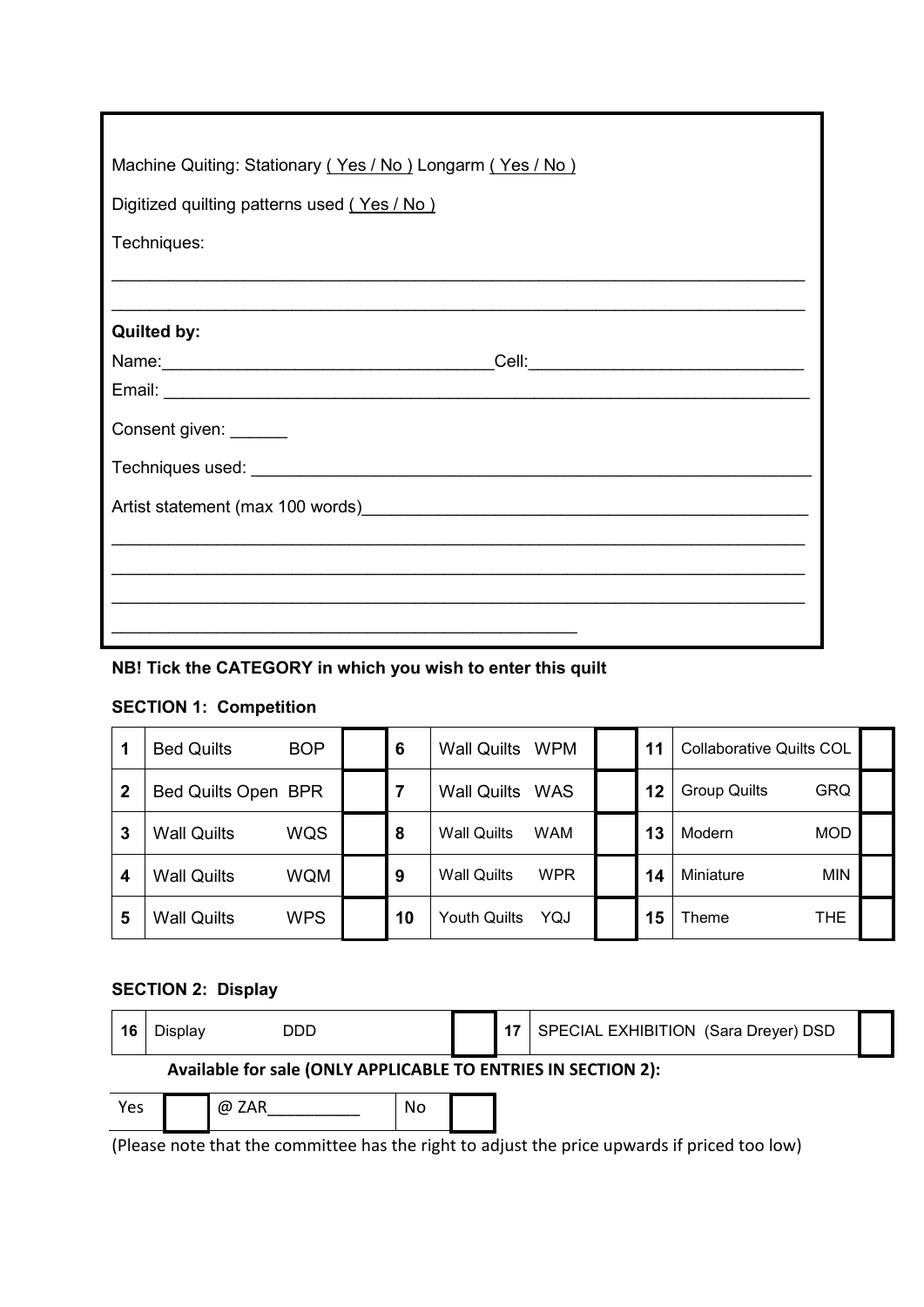### **Bank details for payment if sold (SECTION 2 ONLY):**

| Account holder: |         |
|-----------------|---------|
| Bank:           | Branch: |
| Account number: |         |

### **DESIGN CREDITS:** Please provide as much information as possible

Note: If required, copyright permission must be attached. No permission is needed for a commercially available pattern, including a quilt kit, BOM or a quilt pattern from a book or magazine.

This quilt is:

 $\mathbf{r}$ 

| My own original design                                                                                     |  |
|------------------------------------------------------------------------------------------------------------|--|
| My own design based on a design in the public domain and specified below: (include<br>publication details) |  |

 $\_$  , and the set of the set of the set of the set of the set of the set of the set of the set of the set of the set of the set of the set of the set of the set of the set of the set of the set of the set of the set of th \_\_\_\_\_\_\_\_\_\_\_\_\_\_\_\_\_\_\_\_\_\_\_\_\_\_\_\_\_\_\_\_\_\_\_\_\_\_\_\_\_\_\_\_\_\_\_\_\_\_\_\_\_\_\_\_\_\_\_\_\_\_\_\_\_\_\_\_\_\_\_\_\_\_\_\_\_\_\_\_\_ \_\_\_\_\_\_\_\_\_\_\_\_\_\_\_\_\_\_\_\_\_\_\_\_\_\_\_\_\_\_\_\_\_\_\_\_\_\_\_\_\_\_\_\_\_\_\_\_\_\_\_\_\_\_\_\_\_\_\_\_\_\_\_\_\_\_\_\_\_\_\_\_\_\_\_\_\_\_\_\_\_  $\_$  , and the set of the set of the set of the set of the set of the set of the set of the set of the set of the set of the set of the set of the set of the set of the set of the set of the set of the set of the set of th

| From another source, ie        |  |  |  |  |
|--------------------------------|--|--|--|--|
|                                |  |  |  |  |
|                                |  |  |  |  |
|                                |  |  |  |  |
|                                |  |  |  |  |
|                                |  |  |  |  |
| Publication <b>Publication</b> |  |  |  |  |
|                                |  |  |  |  |

**Picture of Quilt in jpeg format, maximum size 200 KB should be emailed to [quiltentriesnqf@gmail.com](mailto:quiltentriesnqf@gmail.com) . Please quote your Name, Surname and Title of Quilt in the subject line.**